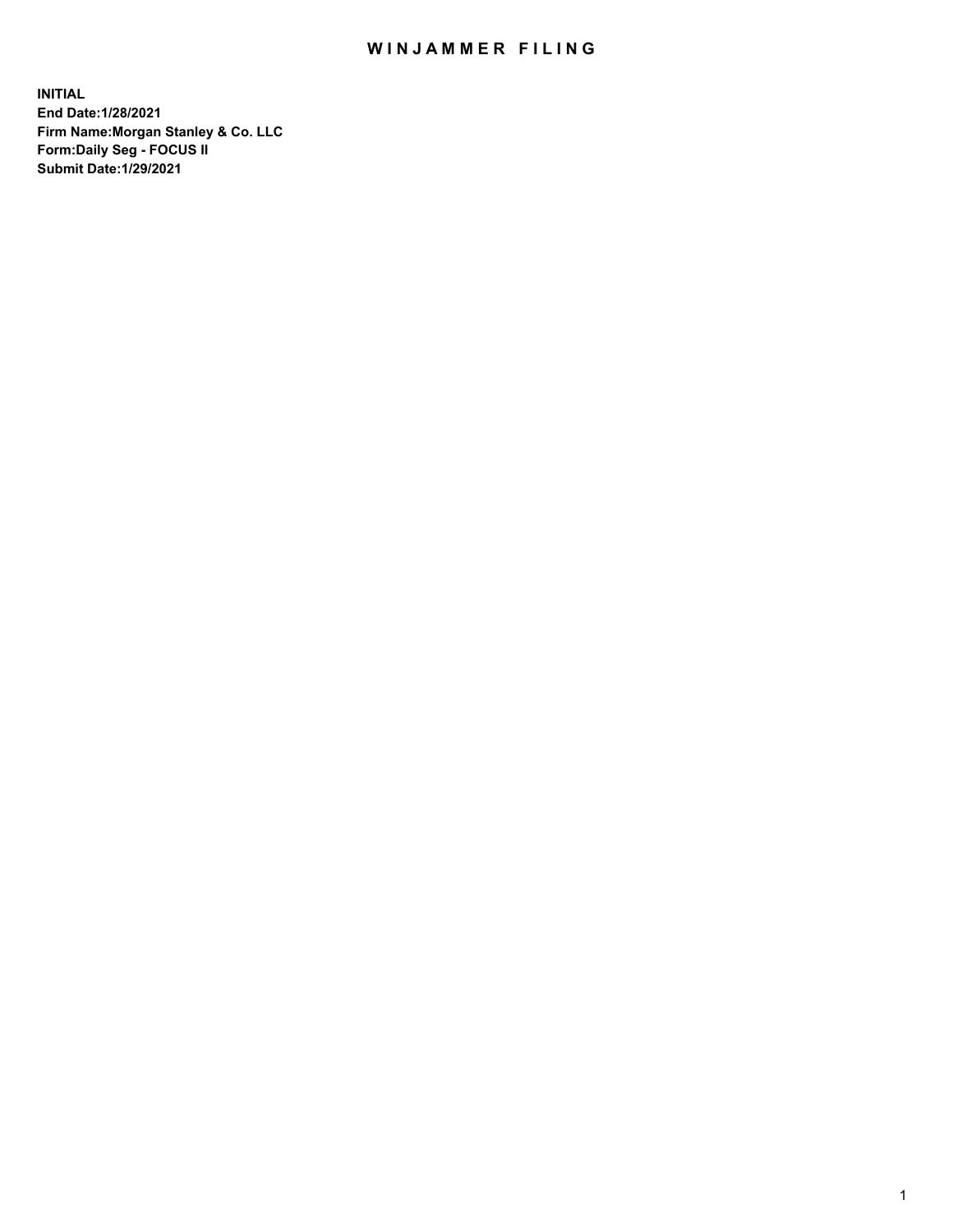**INITIAL End Date:1/28/2021 Firm Name:Morgan Stanley & Co. LLC Form:Daily Seg - FOCUS II Submit Date:1/29/2021 Daily Segregation - Cover Page**

| Name of Company                                                                                                                                                                                                                                                                                                                | Morgan Stanley & Co. LLC                                    |
|--------------------------------------------------------------------------------------------------------------------------------------------------------------------------------------------------------------------------------------------------------------------------------------------------------------------------------|-------------------------------------------------------------|
| <b>Contact Name</b>                                                                                                                                                                                                                                                                                                            | <b>Ikram Shah</b>                                           |
| <b>Contact Phone Number</b>                                                                                                                                                                                                                                                                                                    | 212-276-0963                                                |
| <b>Contact Email Address</b>                                                                                                                                                                                                                                                                                                   | lkram.shah@morganstanley.com                                |
| FCM's Customer Segregated Funds Residual Interest Target (choose one):<br>a. Minimum dollar amount: ; or<br>b. Minimum percentage of customer segregated funds required:% ; or<br>c. Dollar amount range between: and; or<br>d. Percentage range of customer segregated funds required between:% and%.                         | 235,000,000<br><u>0</u><br>0 <sup>0</sup><br>00             |
| FCM's Customer Secured Amount Funds Residual Interest Target (choose one):<br>a. Minimum dollar amount: : or<br>b. Minimum percentage of customer secured funds required:%; or<br>c. Dollar amount range between: and; or<br>d. Percentage range of customer secured funds required between: % and %.                          | 140,000,000<br><u>0</u><br>0 <sub>0</sub><br>0 <sub>0</sub> |
| FCM's Cleared Swaps Customer Collateral Residual Interest Target (choose one):<br>a. Minimum dollar amount: ; or<br>b. Minimum percentage of cleared swaps customer collateral required:% ; or<br>c. Dollar amount range between: and; or<br>d. Percentage range of cleared swaps customer collateral required between:% and%. | 92,000,000<br><u>0</u><br><u>00</u><br>00                   |

Attach supporting documents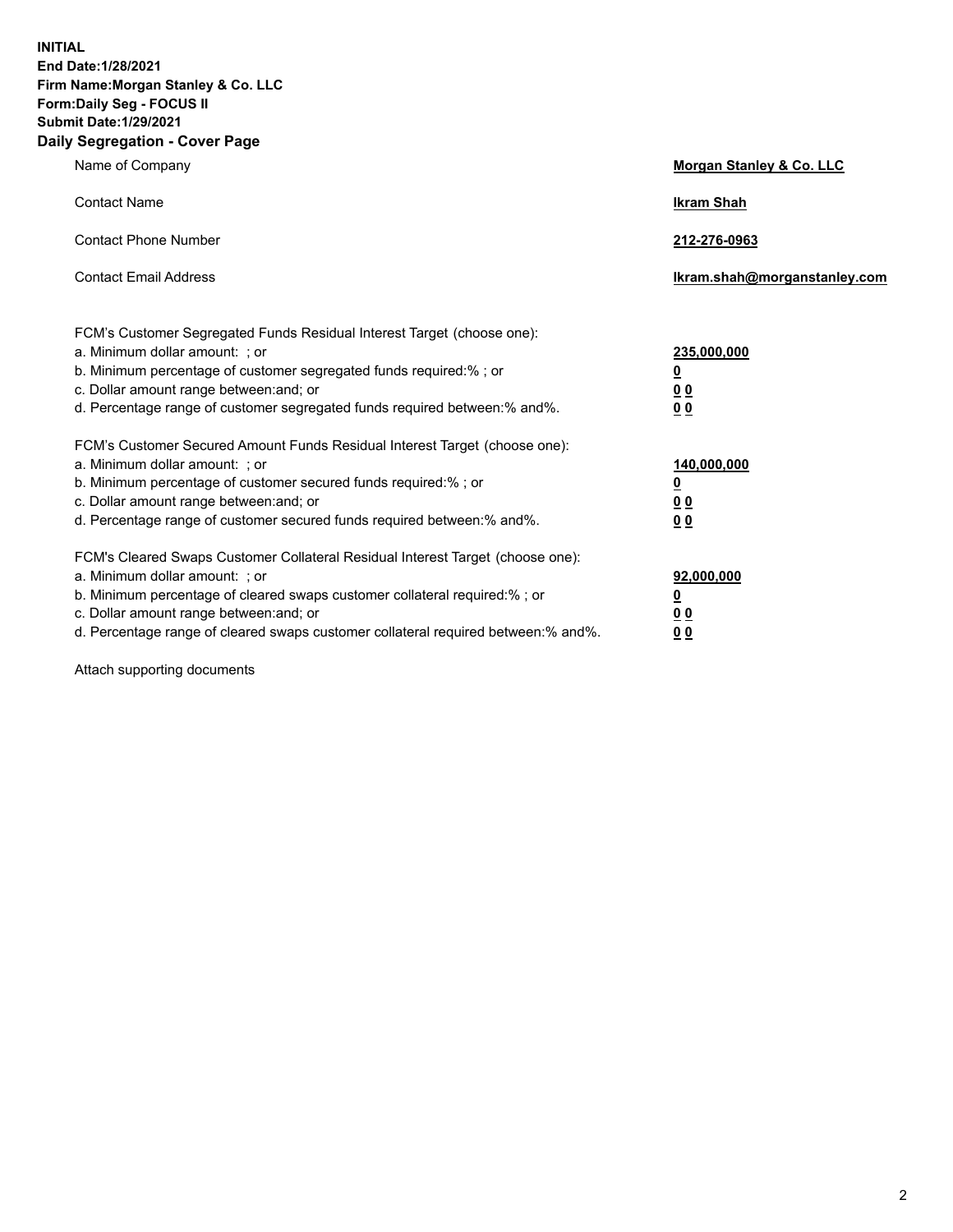## **INITIAL End Date:1/28/2021 Firm Name:Morgan Stanley & Co. LLC Form:Daily Seg - FOCUS II Submit Date:1/29/2021**

**Daily Segregation - Secured Amounts** Foreign Futures and Foreign Options Secured Amounts Amount required to be set aside pursuant to law, rule or regulation of a foreign government or a rule of a self-regulatory organization authorized thereunder 1. Net ledger balance - Foreign Futures and Foreign Option Trading - All Customers A. Cash **4,482,296,994** [7315] B. Securities (at market) **2,338,106,506** [7317] 2. Net unrealized profit (loss) in open futures contracts traded on a foreign board of trade **379,238,433** [7325] 3. Exchange traded options a. Market value of open option contracts purchased on a foreign board of trade **13,804,845** [7335] b. Market value of open contracts granted (sold) on a foreign board of trade **-13,307,625** [7337] 4. Net equity (deficit) (add lines 1. 2. and 3.) **7,200,139,153** [7345] 5. Account liquidating to a deficit and account with a debit balances - gross amount **82,919,700** [7351] Less: amount offset by customer owned securities **-78,778,748** [7352] **4,140,952** 6. Amount required to be set aside as the secured amount - Net Liquidating Equity Method (add lines 4 and 5) 7. Greater of amount required to be set aside pursuant to foreign jurisdiction (above) or line 6. FUNDS DEPOSITED IN SEPARATE REGULATION 30.7 ACCOUNTS 1. Cash in banks A. Banks located in the United States **733,037,652** [7500] B. Other banks qualified under Regulation 30.7 **656,230,923** [7520] **1,389,268,575** 2. Securities A. In safekeeping with banks located in the United States **402,191,569** [7540] B. In safekeeping with other banks qualified under Regulation 30.7 **22,489,892** [7560] **424,681,461** 3. Equities with registered futures commission merchants A. Cash **21,985,342** [7580] B. Securities **0** [7590] C. Unrealized gain (loss) on open futures contracts **-142,095** [7600] D. Value of long option contracts **0** [7610] E. Value of short option contracts **0** [7615] **21,843,247** [7620] 4. Amounts held by clearing organizations of foreign boards of trade A. Cash **0** [7640] B. Securities **0** [7650] C. Amount due to (from) clearing organization - daily variation **0** [7660] D. Value of long option contracts **0** [7670] E. Value of short option contracts **0** [7675] **0** [7680] 5. Amounts held by members of foreign boards of trade

- 
- 
- C. Unrealized gain (loss) on open futures contracts **379,380,528** [7720]
- D. Value of long option contracts **13,804,845** [7730]
- 
- 6. Amounts with other depositories designated by a foreign board of trade **0** [7760]
- 7. Segregated funds on hand **0** [7765]
- 8. Total funds in separate section 30.7 accounts **7,422,508,039** [7770]
- 9. Excess (deficiency) Set Aside for Secured Amount (subtract line 7 Secured Statement Page 1 from Line 8)
- 10. Management Target Amount for Excess funds in separate section 30.7 accounts **140,000,000** [7780]
- 11. Excess (deficiency) funds in separate 30.7 accounts over (under) Management Target **78,227,934** [7785]

**0** [7305]

[7354] **7,204,280,105** [7355]

**7,204,280,105** [7360]

[7530]

[7570]

 A. Cash **3,293,411,964** [7700] B. Securities **1,913,425,044** [7710] E. Value of short option contracts **-13,307,625** [7735] **5,586,714,756** [7740] **218,227,934** [7380]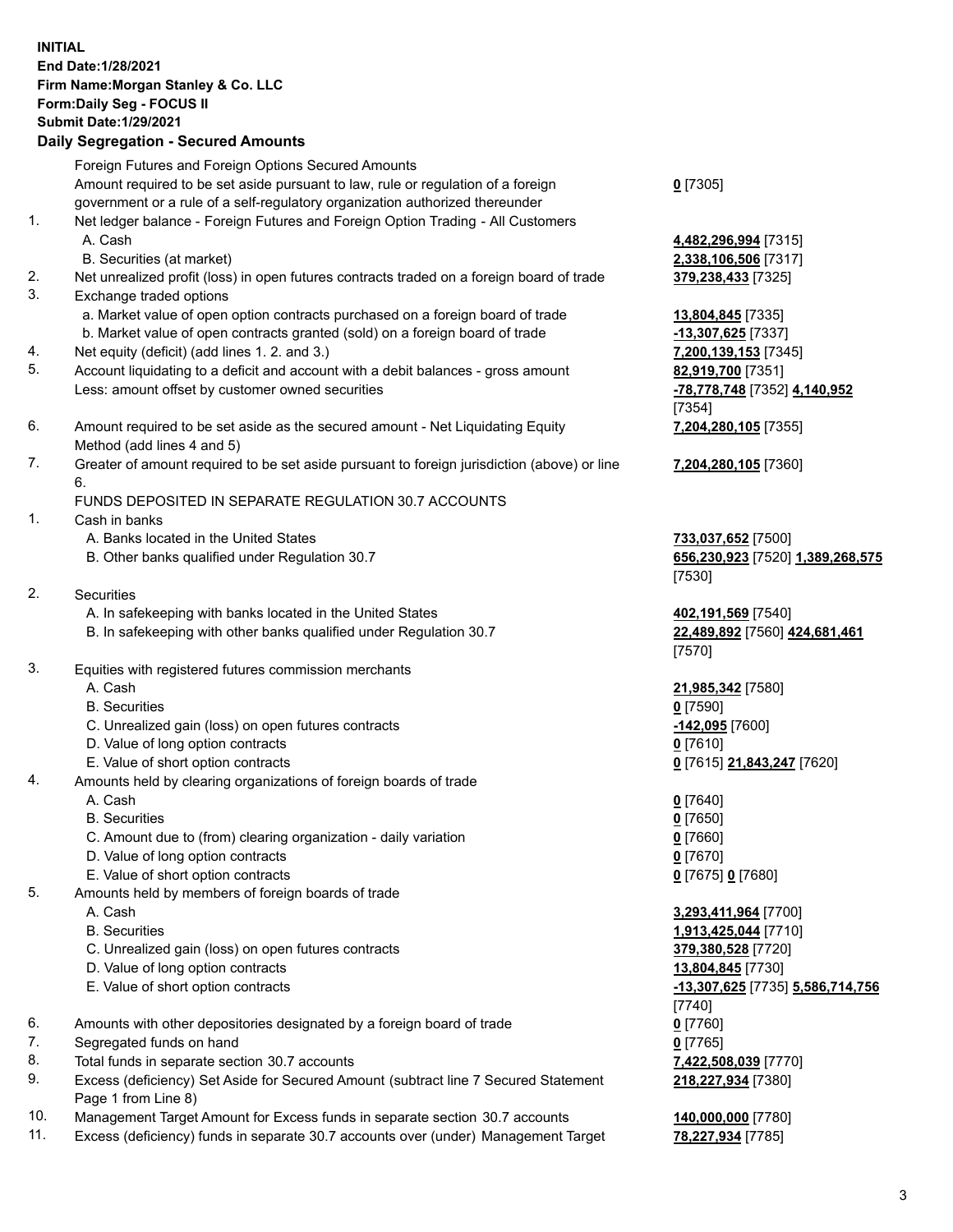**INITIAL End Date:1/28/2021 Firm Name:Morgan Stanley & Co. LLC Form:Daily Seg - FOCUS II Submit Date:1/29/2021 Daily Segregation - Segregation Statement** SEGREGATION REQUIREMENTS(Section 4d(2) of the CEAct) 1. Net ledger balance A. Cash **16,080,976,665** [7010] B. Securities (at market) **8,412,923,553** [7020] 2. Net unrealized profit (loss) in open futures contracts traded on a contract market **1,023,644,813** [7030] 3. Exchange traded options A. Add market value of open option contracts purchased on a contract market **579,692,829** [7032] B. Deduct market value of open option contracts granted (sold) on a contract market **-359,118,530** [7033] 4. Net equity (deficit) (add lines 1, 2 and 3) **25,738,119,330** [7040] 5. Accounts liquidating to a deficit and accounts with debit balances - gross amount **484,369,193** [7045] Less: amount offset by customer securities **-478,042,257** [7047] **6,326,936** [7050] 6. Amount required to be segregated (add lines 4 and 5) **25,744,446,266** [7060] FUNDS IN SEGREGATED ACCOUNTS 7. Deposited in segregated funds bank accounts A. Cash **4,491,056,533** [7070] B. Securities representing investments of customers' funds (at market) **0** [7080] C. Securities held for particular customers or option customers in lieu of cash (at market) **833,609,824** [7090] 8. Margins on deposit with derivatives clearing organizations of contract markets A. Cash **13,169,484,700** [7100] B. Securities representing investments of customers' funds (at market) **0** [7110] C. Securities held for particular customers or option customers in lieu of cash (at market) **7,579,313,729** [7120] 9. Net settlement from (to) derivatives clearing organizations of contract markets **-171,260,772** [7130] 10. Exchange traded options A. Value of open long option contracts **579,692,829** [7132] B. Value of open short option contracts **-359,118,530** [7133] 11. Net equities with other FCMs A. Net liquidating equity **6,189,954** [7140] B. Securities representing investments of customers' funds (at market) **0** [7160] C. Securities held for particular customers or option customers in lieu of cash (at market) **0** [7170] 12. Segregated funds on hand **0** [7150] 13. Total amount in segregation (add lines 7 through 12) **26,128,968,267** [7180] 14. Excess (deficiency) funds in segregation (subtract line 6 from line 13) **384,522,001** [7190]

- 15. Management Target Amount for Excess funds in segregation **235,000,000** [7194]
- 16. Excess (deficiency) funds in segregation over (under) Management Target Amount Excess

**149,522,001** [7198]